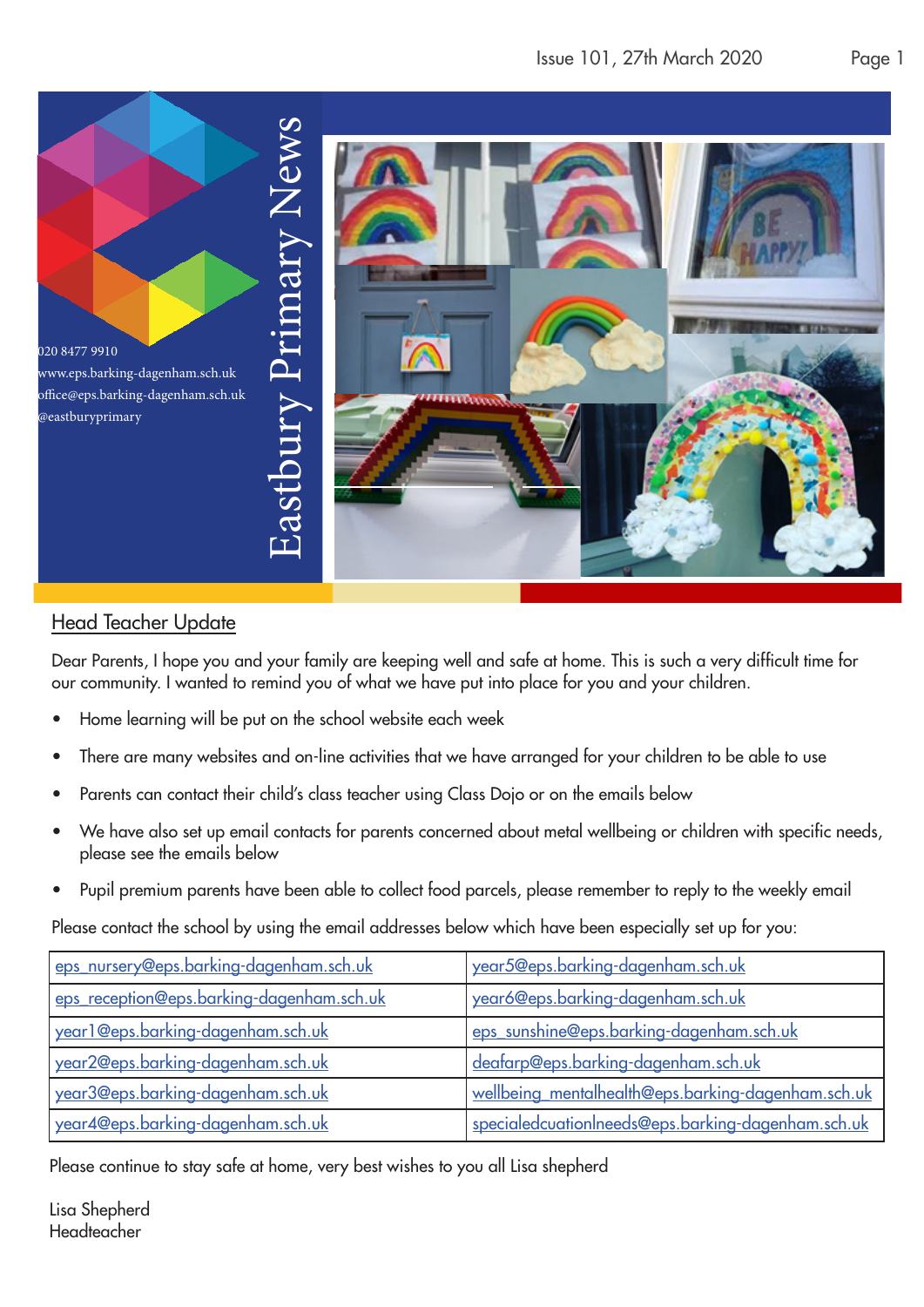Remember all support for Home Learning will be available on the school homepage



Lots of you have been drawing rainbows to put in your windows and we want to see them! (click on link)

People have been putting up the colourful creations to help cheer others up and raise a smile as they spend more time inside.

So, we want to see your drawings! Whether it's a bright rainbow or even a smiley face or multi-coloured handprint.

Send us a picture of your rainbow, you with your rainbow or even a video of you drawing or painting it and the final masterpiece!

We'd love to be able to put as many of them as we can into a gallery on our website and in our news bulletins - then you can see if you can spot yours!

You can send your rainbow photos and videos to us by going to the Newsround website.

Be creative and place your completed poster in your window for everyone to see.